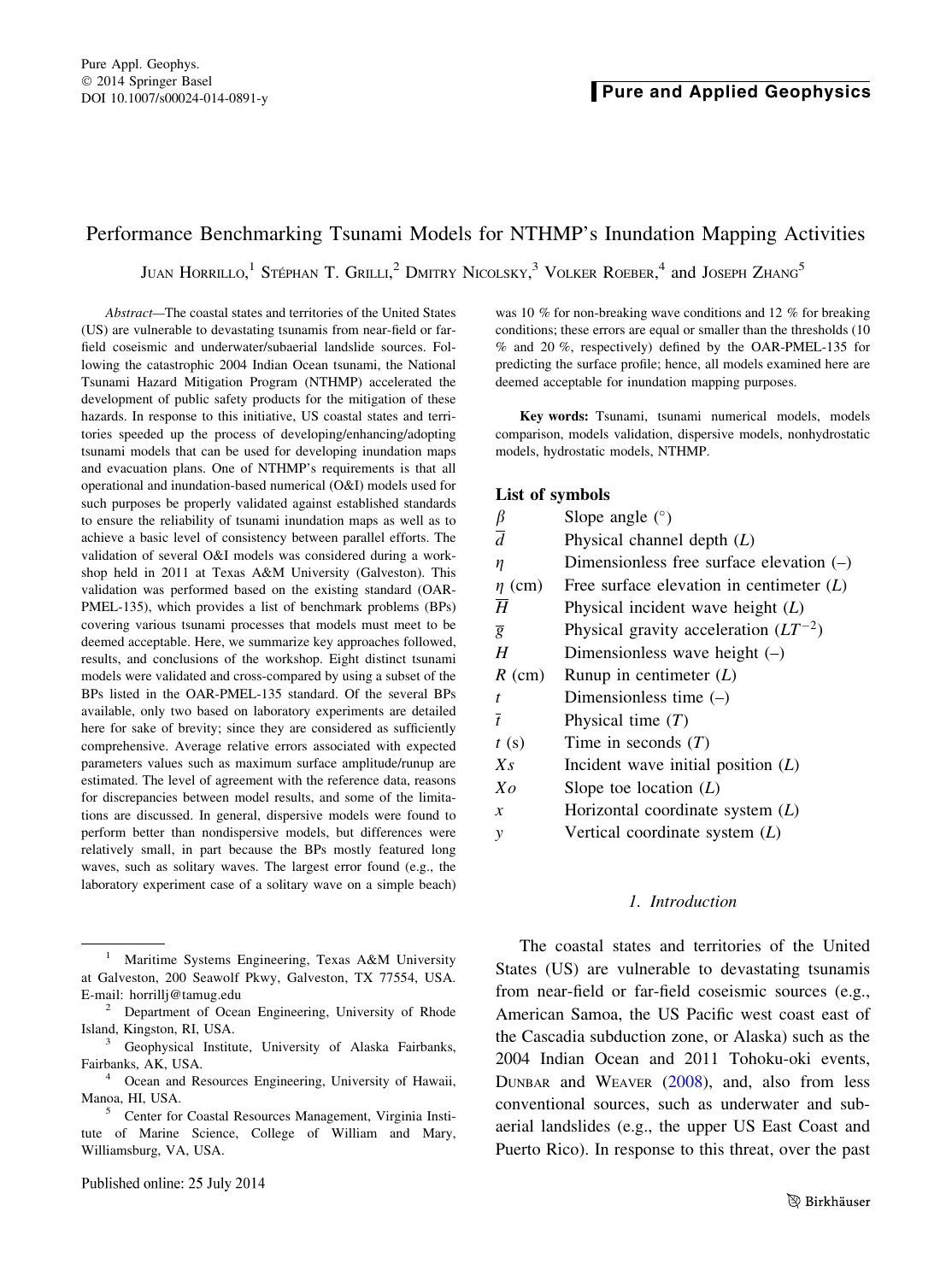few decades, many of these states and territories have independently and gradually adopted or developed tsunami numerical models and carried out with those the development of tsunami inundation maps and community evacuation plans. In 2005, following the catastrophic 2004 Indian Ocean tsunami, this map development process was accelerated by the National Tsunami Hazard Mitigation Program (NTHMP). At the same time, NTHMP was mandated by the National Science and Technology Council to develop numerical model validation standards and coordinate tsunami hazard and risk assessment methodologies for all coastal regions of the US and its territories. The model validation standards were to be developed to ensure sufficient reliability of tsunami inundation maps, as well as a basic level of consistency between parallel state efforts, in terms of products. To satisfy this requirement, in 2011, a tsunami model validation workshop was held at Texas A&M University in Galveston. This workshop followed a model validation agenda based on the recommendations of SYNOLAKIS et al. ([2007\)](#page-15-0) (OAR-PMEL-135—tsunami model validation standard) to ensure that all tsunami numerical models be vetted through a standardized and identical process. The OAR-PMEL-135 report provides a list of tsunami benchmark problems [\(http://nctr.pmel.noaa.gov/benchmark/index.html](http://nctr.pmel.noaa.gov/benchmark/index.html)) covering various tsunami processes. Depending on the type of benchmark (i.e., analytical, experimental, or historical), the report recommends different maximum error thresholds with respect to the reference data that tsunami model results must meet to be deemed acceptable. The operational and inundationbased (O&I) models ranged from models based on full three-dimensional (3-D) Navier–Stokes (NS) equations to two-dimensional (2-D) (depth-integrated) long wave models, with frequency dispersion (e.g., nonhydrostatic and Boussinesq models; BM) or without dispersion (nonlinear shallow water equations models; NSWE). As part of the workshop activities, each tsunami model was put through the same benchmarking process, depending on the "physics" featured in their equations or their intended use in the geographic area (e.g., coseismic sources) and results were compared between models and with the reference data. In this paper for sake of brevity, we only report in detail on two BPs based on laboratory experiments from the OAR-PMEL-135 report and present the cross-comparison between models and reference data. It should be noted that not all tsunami models were applied to the selected BPs, i.e., the 3-D NS models are not included in the model cross-comparison due to their intended use in the geographic area, e.g., landslide sources, which is not the purpose of these two selected BPs. However, detailed characteristics, capabilities, and testing procedures, for these 3-D NS models and also for those intended for coseismic sources are fully documented in the workshop proceedings, NTHMP ([2012\)](#page-15-0) [\(http://](http://nthmp.tsunami.gov/publications.html) [nthmp.tsunami.gov/publications.html\)](http://nthmp.tsunami.gov/publications.html).

### 2. A Review of Tsunami Numerical Models

Over the past few decades, a variety of tsunami generation and propagation models have been developed, based on different classes of governing equations, numerical methods, spatial and temporal discretization techniques, and wetting-drying algorithms used to predict tsunami runup. Among these, the vast majority of the current O&I tsunami models are based on depth-integrated, hydrostatic or nonhydrostatic long wave equations. A brief review of the main classes of O&I tsunami models follows.

Long wave models solving linear shallow water wave equations (LSWEs) were initially developed based on finite difference methods (FDMs), following the work of Hansen HANSEN [\(1956](#page-14-0)) and FISCHER [\(1959](#page-14-0)). A detailed review of these models can be found in KOWALIK and MURTY ([1993\)](#page-15-0) and IMAMURA [\(1996](#page-14-0)). On the basis of these initial FDM approaches, in the early 1990s, the tsunami propagation model referred to as TUNAMI (Tohoku University's numerical analysis model for investigation; IMAMURA et al. [1995](#page-14-0)) was developed based on nonlinear shallow water equations (NSWEs). In this model, the kinematics of surface elevation near the shoreline is computed by parameterizing a water flux quantity, the so-called ''discharge'' IMAMURA [\(1996\)](#page-14-0), and the NSWEs are formulated in a flux-conservative form, which enforces mass conservation throughout computations. The ALASKA-tectonic (GI'-T) and -landslide (GI'-L) models follow an almost identical approach, i.e., a staggered leapfrog FDM scheme is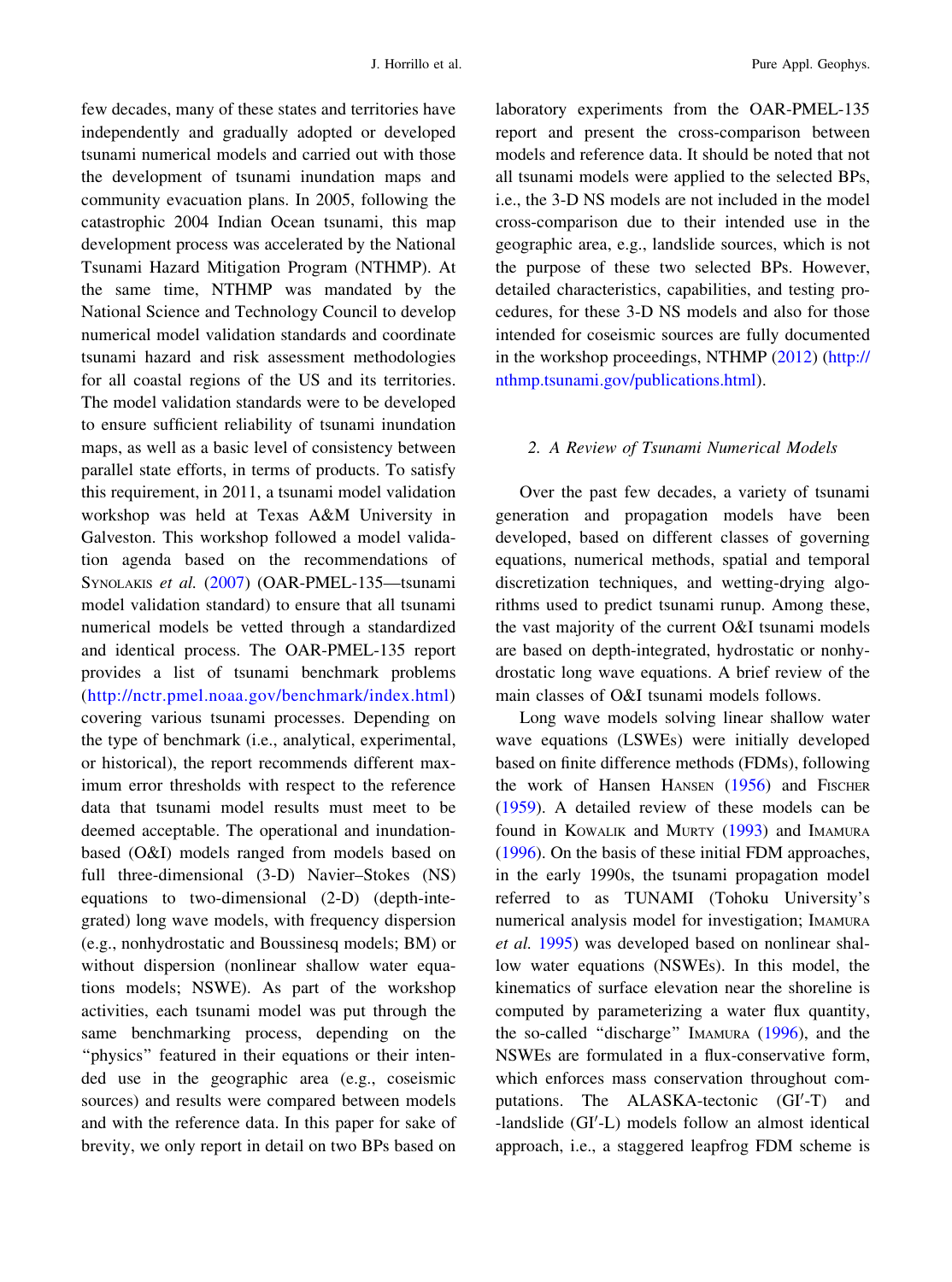used to solve NSWEs formulated for depth-averaged water fluxes on a Arakawa C-grid layout KOWALIK and MURTY ([1993\)](#page-15-0), ARAKAWA and LAMB ([1977\)](#page-14-0). A recent and extensive discussion of these models can be found in NICOLSKY et al.  $(2011)$  $(2011)$ . A similar numerical model, also extensively used for operational tsunami modeling, is the method of splitting tsunami (MOST, Trrov and SynoLAKIS [1995](#page-15-0)), which can compute tsunami propagation by using a variable space grid or free parameters (numerical dispersion, BURWELL *et al.* [2007](#page-14-0)) in a manner that allows mimicking theoretical dispersion and extending its capability to simulate weakly dispersive tsunamis. An innovative approach in MOST is its ability to track the shoreline by adding new grid points as a function of time. As mentioned, the MOST model is used in operational (real-time) forecasting; examples of the model's forecasting capability are given in WEI et al.  $(2008)$  $(2008)$  and TANG *et al.*  $(2012)$  $(2012)$ . GeoClaw is another recent tsunami model, also based on the NSWE approximation, which offers a unique solution to the problem associated with transferring fluid kinematic throughout nested grids BERGER and LEVEQUE [\(1998](#page-14-0)). To do so, GeoClaw uses a dynamic mesh refinement for an arbitrary number of nested levels. As the calculation progresses, individual grid cells are tagged for refinement, using a criterion such as wave height or by directly specifying the region of interest; thus, disturbed water parcels or those in specified regions are gradually better resolved. The flagged cells at each level are clustered into rectangular patches, for refinement to the next level, as described in detail in BERGER and LEVEQUE [\(1998](#page-14-0)).

NSWE models assume a hydrostatic pressure and, hence, are nondispersive, which limits their range of applicability to studying very long waves. However, tsunamis caused by smaller size seabed failures (such as underwater landslides or splay faults) are made of shorter wave trains for which frequency dispersion becomes important. Similarly, long tsunami waves propagating over wide shallow shelves often develop highly dispersive undular bores near each long wave crest GRILLI et al. ([2013\)](#page-14-0). To allow for such more extended physics, since the late 1990s, models based on depth-integrated Boussinesq equations have been applied to simulate tsunami propagation. While the original Boussinesq equations were only weakly nonlinear and dispersive PEREGRINE ([1967\)](#page-15-0), fully nonlinear approximations with extended dispersion properties were developed (e.g., NWOGU [1993;](#page-15-0) WEI et al. [1995;](#page-15-0) KIRBY et al. [1998](#page-14-0); LYNETT et al. [2002](#page-15-0)). In shallow water, these so-called fully nonlinear Boussinesq models (FNBMs) extend NSWEs to include nonhydrostatic/dispersive effects. FNBMs, which are typically more computationally demanding than NSWE models, are now very efficiently implemented on large parallel clusters, using nested grid algorithms (e.g., FUNWAVE-TVD; SHI et al.  $2012$ ), making it possible to simulate some of the recent significant tsunami events using large finely refined grids (e.g., WATTS et al. [2003](#page-15-0); IOUALALEN et al. [2007](#page-14-0); TAPPIN et al. [2008](#page-15-0); GRILLI et al. [2010](#page-14-0), [2012](#page-14-0)). FUN-WAVE-TVD includes all the important features necessary for tsunami prediction, such as moving shoreline for runup, bottom friction, energy dissipation to account for wave breaking, and a subgrid turbulence scheme. Another FNBM capable of simulating accurate near-field tsunami scenarios is BOSZ (Boussinesq Model for Ocean and Surf Zones; ROE-BER and CHEUNG [2012\)](#page-15-0). The model combines the weakly dispersive properties of the Boussinesq approximation with the shock capturing capabilities of the conservative form of the NSWEs NWOGU [\(1993](#page-15-0)) up to fifth-order on Cartesian coordinates. The model is primarily used to simulate nearshore wave processes (e.g., modeling surf zone and swash processes of swell and wind waves) but is well suited for numerical simulations of wave propagation over shallow fringing reefs.

Other governing equations for modeling dispersive waves have been proposed by STELLING and ZIJLEMA ([2003\)](#page-15-0), which include a nonhydrostatic pressure gradient in a multiple layer solution of NS equations which provides dispersive properties comparable to those of extended FNBMs. A tsunami propagation model based on this approach is the nonhydrostatic evolution of Ocean WAVEs (NEO-WAVE) KOWALIK et al. ([2005\)](#page-14-0), YAMAZAKI et al. [\(2009](#page-15-0)), in which the nonhydrostatic pressure and the vertically averaged velocity resulting from the related kinematic boundary condition at the free surface and on the seafloor are implicitly computed. This model was successfully applied to recent tsunami case studies (e.g., YAMAZAKI et al. [2011a](#page-15-0), [b](#page-15-0)). A similar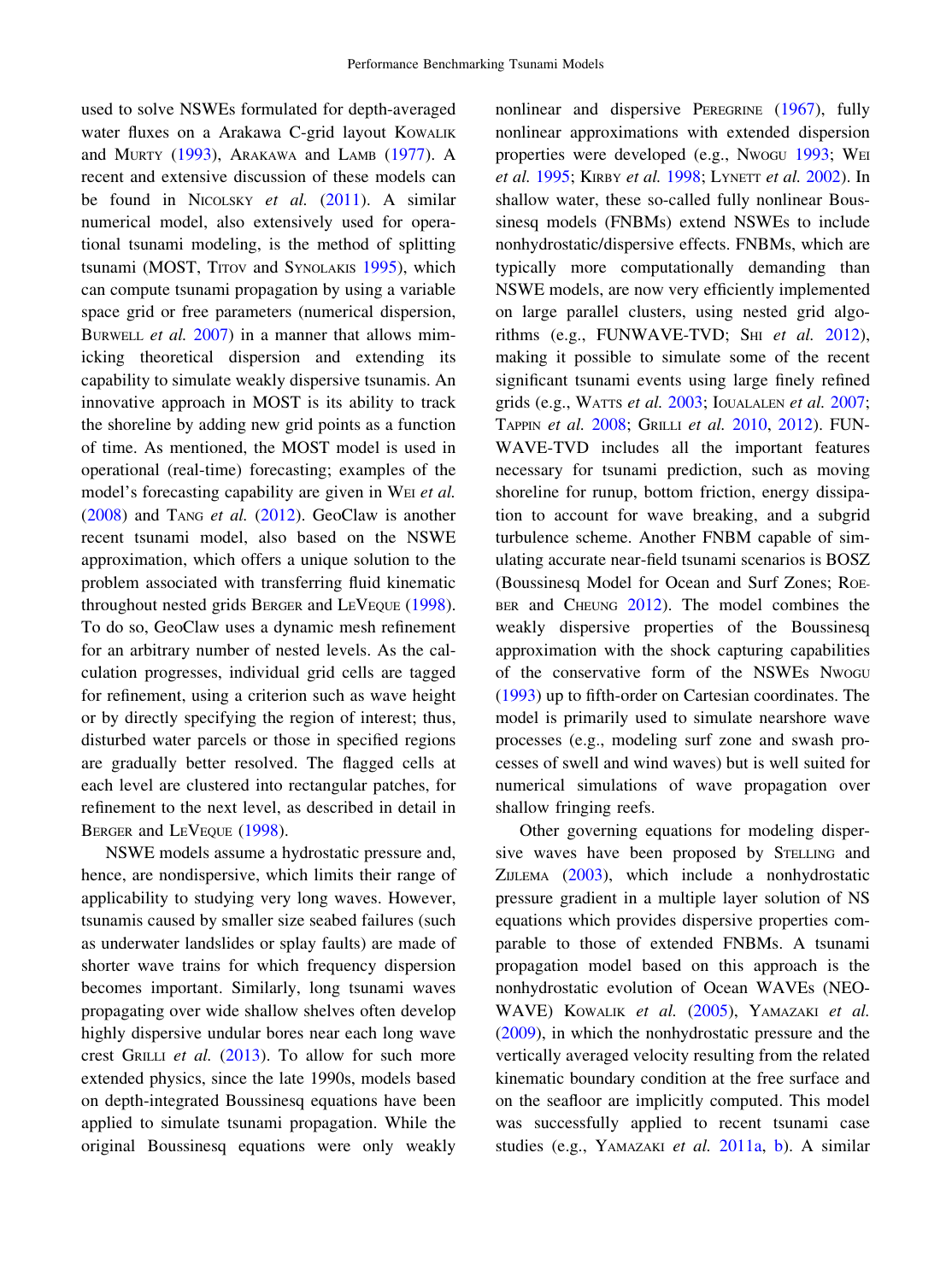nonhydrostatic NSWE model, currently used for operational tsunami forecasting in the West Coast and Alaska Tsunami Warning Center, is the Alaska Tsunami Forecast Model (ATFM) KOWALIK and WHITMORE ([1991\)](#page-15-0), WHITMORE and SOKOLOWSKI [\(1996](#page-15-0)), which uses structured nested meshes defined as a function of water depth (isobaths) and bathymetric resolution. Surface elevation is computed based on mass conservation, using a second-order upwind scheme VAN LEER ([1977\)](#page-15-0), and run-up/run-down at shorelines are computed with a volume of fluid (VOF) approach NICHOLS et al. ([1980\)](#page-15-0), HIRT AND NICHOLS ([1981\)](#page-14-0). Another non-hydrostatic, and wellknown community supported model is the semiimplicit Eulerian–Lagrangian finite elements (SELFE, ZHANG and BAPTISTA [2008\)](#page-15-0), which are based on the 3-D NS equations and usean unstructured grid in the horizontal dimension to allow fitting complex coastal topographic features as well as coastal structures. The model can be configured in multiple ways (e.g., hydrostatic or nonhydrostatic), but in tsunami applications the 2-D depth-averaged hydrostatic configuration is typically used for maximum efficiency.

Nonhydrostatic and Boussinesq depth-integrated models perform extremely well for most tsunami scenarios but may not satisfactorily work for cases where simulating the full 3-D fluid flow structure is important, such as in landslide tsunami generation. In their active wave generation region, landside tsunamis are more accurately simulated using either  $2-D +$ 1-D (horizontal  $\times$  vertical) or fully 3-D NS models (e.g., ABADIE et al. [2010](#page-14-0); HORRILLO et al. [2010;](#page-14-0) MA et al. [2012](#page-15-0)), which if required can also account for multiple fluids (e.g., air, water) and materials (e.g., debris flow or rock slide). One of the earliest numerical models of this type was developed by HARLOW and WELCH [\(1965](#page-14-0)) and then further extended to full 3-D based on the work of NICHOLS and HIRT [\(1975](#page-15-0)) and RIDER and KOTHE ([1995\)](#page-15-0). While even today the use of a 3-D NS solver is still computationally prohibitive in typical tsunami domains that cover large spatial areas (e.g., transoceanic dispersive wave propagation), efficient-parallelized 3-D NS models have been applied to smaller spatial areas, such as for computing landslide or subaerial tsunami source generation, or tsunami inundation regions,

where more accuracy on vertical fluid acceleration or runup are needed. In practical tsunami simulations involving landside tsunami or complex coseismic thrust, a typical approach is to use a hybrid model in which the 3-D NS model is used for simulating the tsunami generation phase (i.e., the tsunami source), and its 3-D solution at a predetermined time is reinterpolated onto a more efficient 2-D Boussinesq or nonhydrostatic model for further simulating the propagation and the inundation phases. Models that have recently used this approach for simulating historical case studies and developing tsunami inundation maps are TSUNAMI3D HORRILLO et al. [\(2010](#page-14-0), [2013\)](#page-14-0) and THETIS ABADIE et al. ([2012](#page-14-0)), HARRIS et al. [\(2012](#page-14-0)). These models solve transient incompressible fluid flows with free surface and interfacial boundaries described based on the concept of the fractional VOF. These models were also validated for analytical and experimental benchmark cases, and details of their results can be found in the workshop proceedings, NTHMP [\(2012](#page-15-0)).

Table [1](#page-4-0) summarizes the main features of the tsunami models that were benchmarked and compared in the workshop and in this paper.

### 3. Benchmark Problems

The initial set of BPs was assembled based on the recommendations of OAR-PMEL-135's report SYN-OLAKIS et al. [\(2007](#page-15-0), see also [2008\)](#page-15-0), which originated in past tsunami model validation workshops organized to verify the performance of tsunami models according to the state of knowledge and data obtained from historical tsunamis at the time. These were the 1995 Long-Wave Run-up Models Workshop held in Friday Harbor, Washington and the 2004 Workshop held in Catalina Island, California. The report gives a brief description of each BP and their intended purpose, with the complete data being available at <http://nctr.pmel.noaa.gov/benchmark/>. The NTHMP requires that all tsunami inundation-based models used in inundation mapping be validated and verified; additionally, although not mandatory, it is desirable that operational models used in tsunami warning or emergency planning be similarly validated (e.g., tsunami forecasting models). According to these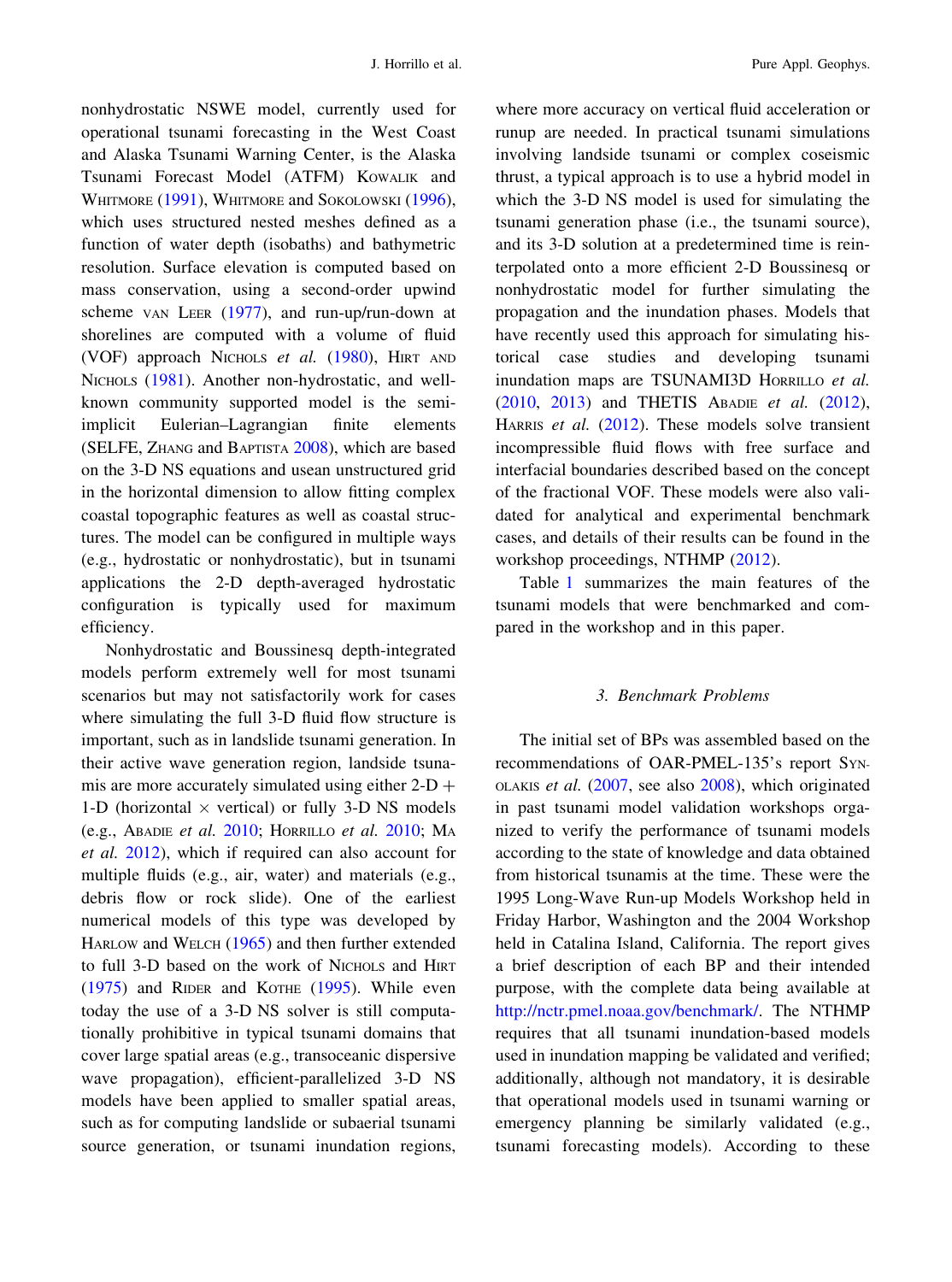|       | characteristics  |
|-------|------------------|
| Table | t model c.       |
|       |                  |
|       | p <i>Comuner</i> |

| <b>Iodel/features</b> ALASKA    |                               | ATFM                                                 | BOSZ              | <b>FUNWAVE</b>                                                             | GeoClaw                                                                                                                   | <b>MOST</b>                                  | NEOWAVE                                      | <b>SELFE</b>                                                                                                                                               | <b>THETIS</b>                                              | <b>TSUNAMI3L</b>                                        |
|---------------------------------|-------------------------------|------------------------------------------------------|-------------------|----------------------------------------------------------------------------|---------------------------------------------------------------------------------------------------------------------------|----------------------------------------------|----------------------------------------------|------------------------------------------------------------------------------------------------------------------------------------------------------------|------------------------------------------------------------|---------------------------------------------------------|
| pproximation<br>wave dispersion | NSWE                          | Hyd/non-hyd<br>Yes (optional)<br>Two-way (submeshes) | <b>NBM</b><br>Yes | FNBM<br>Yes<br>One-way                                                     |                                                                                                                           | NSWE<br>No<br>One-way                        | Hyd/non-hyd<br>Yes<br>Two-way                |                                                                                                                                                            | 3-D NS<br>Yes<br>Structured<br>Structured<br>variable mesh | 3-D NS<br>Yes (optional)<br>Structured<br>variable mes. |
| irid nesting                    | wo-way                        |                                                      | $\frac{1}{2}$     |                                                                            | NSWE<br>No<br>Two-way<br>Two-way<br>(Adaptive<br>meshing<br>expleried<br>spherical<br>spherical<br>spherical<br>spherical |                                              |                                              | $\begin{array}{l}{\rm HydInon-hyd}\\ {\rm Yes~ (optional)}\\ {\rm Two-way}\\ {\rm unstructured}\\ {\rm mostructured}\\ {\rm mesh}\\ {\rm mesh}\end{array}$ |                                                            |                                                         |
| <b>oordinate</b>                | artesian/                     | Cartesian/<br>spherical<br>Finite                    | <b>Jartesian</b>  | Cartesian/<br>spherical<br><sup>c</sup> inite difference/<br>finite volume |                                                                                                                           | Cartesian/<br>spherical<br>Finite difference | Cartesian/<br>spherical<br>Finite difference | Cartesian/<br>spherical<br>Finite<br>element/                                                                                                              | Cartesian/<br>cylindrical<br><sup>7</sup> inite<br>volume  | <b>Cartesian</b>                                        |
| system<br>Jumerical             | spherical<br>inite difference |                                                      | inite volume      |                                                                            |                                                                                                                           |                                              |                                              |                                                                                                                                                            |                                                            | Finite<br>volume                                        |
| scheme                          |                               | difference                                           |                   |                                                                            |                                                                                                                           |                                              |                                              |                                                                                                                                                            |                                                            |                                                         |

Approximation<br>Wave dispersion<br>Grid nesting

Tsunami source Run-up approach

Moving boundary

Execution Graphics

Execution

Documentation Parallelization

MPI<br>Limited<br>Graphics<br>interface

Command  $\begin{array}{lcl} \text{Co-array} \\ \text{Limited} \\ \text{Command} \\ \text{line} \end{array}$ 

Command  $Limited$ <br>Command<br> $line/$ 

OpenMP

Command line

MPI<br>Yes<br>Command

Command line

Yes<br>Command OpenMP

Graphics interface

Command No<br>Yes<br>Command<br>line

Command line

MPI<br>Yes<br>Command

Command line

MPI<br>Yes<br>Command

Command line

OpenMP/MPI Limited<br>Command

graphics interface

Volume of fluid

Shockcapturing/ Riemann solution

Slot technique

Shockcapturing/ Riemann solution Parallelization MPI Co-array OpenMP MPI OpenMP OpenMP No MPI MPI OpenMP/MPI Documentation Limited Limited Limited Yes Yes Nes Yes Yes Yes Yes Yes Yes Ness

Horizontal projection

Horizontal

Horizontal projection

TSUNAMI3D)<br>Horizontal

Iterative projection

Volume of fluid

Volume of fluid

Coseismic  $\frac{1}{1}$  Coseismic landslide

Coseismic

Coseismic Coseismic Coseismic

Coseismic

+ landsl<br>(initializ. landslide THETIS)

Coseismic  $\begin{array}{ll} \textrm{Cosesimic} \\ + \textrm{ landslide} \end{array}$ landslide

Coseismic Coseismic

Coseismic

?(initializ. landslide TSUNAMI3D)

3-D NS<br>Yes (optional)<br>Structured<br>variable mesh

<span id="page-4-0"></span>TSUNAMI3D

| Performance Benchmarking Tsunami Models |  |  |  |  |  |
|-----------------------------------------|--|--|--|--|--|
|-----------------------------------------|--|--|--|--|--|

finite volume

Coseismic Landslide

Landslide (coupled to NEOWAVE)

Landslide<br>(coupled to<br>NEOWAVE)

(coupled to FUNWAVE)

 $\begin{array}{ll} \text{Landslide} \\ \text{(coupled to} \\ \text{FUNWAVE)} \end{array}$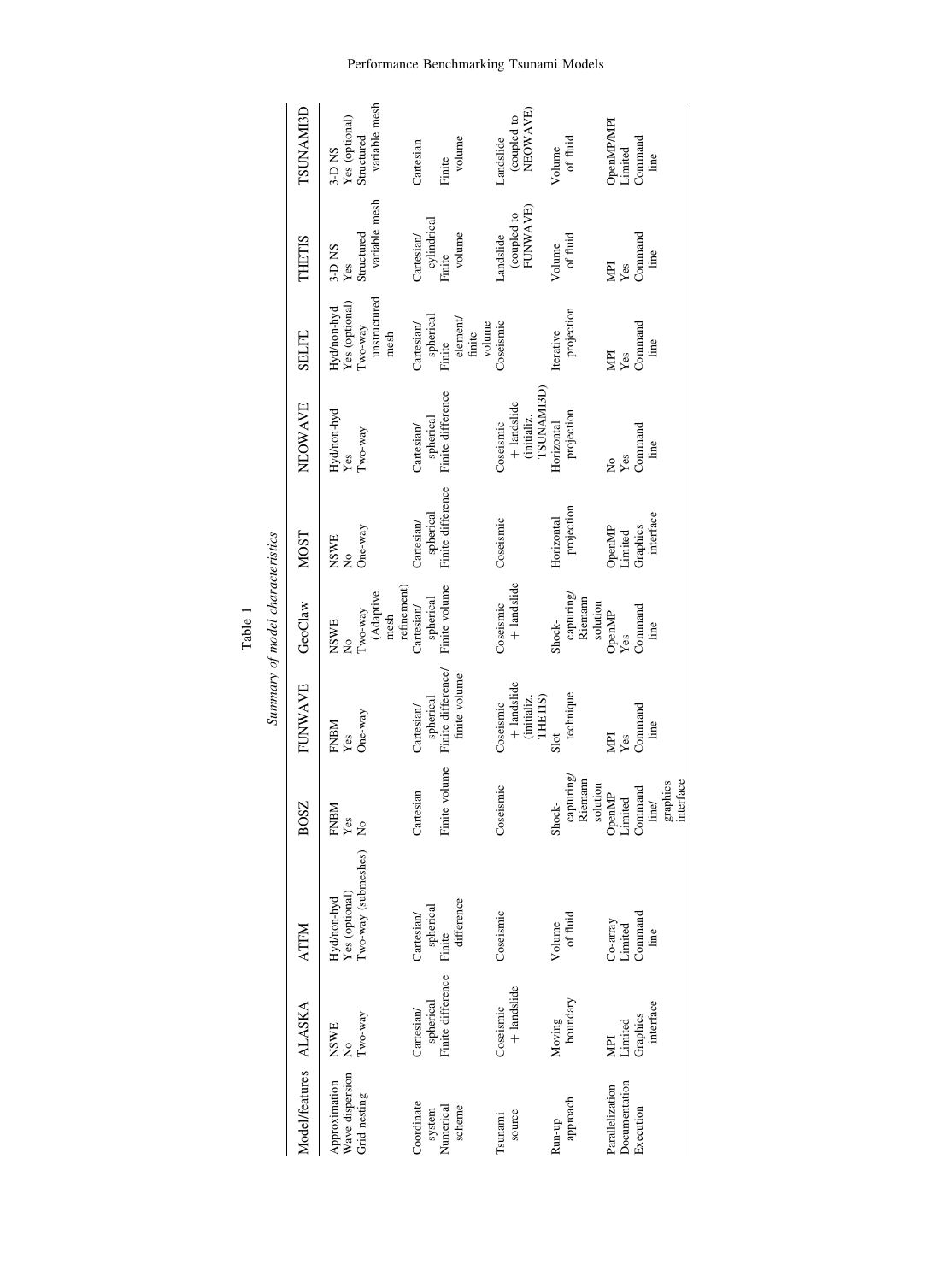Allowable errors for the three categories used for benchmarking

| Category              | Allowable errors<br>Wave amplitude/runup |
|-----------------------|------------------------------------------|
| Analytical solution   | $<$ 5 %                                  |
| Laboratory experiment | ${10 \; \%}$                             |
| Field measurments     | $20\%$                                   |

- Laboratory experiments involving breaking waves the allowable error is\20 %

requirements, all O&I models must be validated against analytical, experimental, or field BPs that cover the range of planned applications of each particular model. In this paper for sake of brevity, only two laboratory experimental BPs are presented for the cross-comparison between models. Allowable error thresholds are used to decide whether a model has adequately simulated the selected BPs; specifically, these are 5, 10 and 20 % average relative error on model parameters (e.g., maximum surface amplitude/ run-up) or/and the normalized root mean square desviation error (e.g., water surface snapshoot or time series) with respect to the reference data, for three categories of analytical, laboratory, and field BPs, respectively, see NTHMP [\(2012](#page-15-0)). The specified error of  $\langle 10 \, \%$  for laboratory experiments is replaced by $<$  20 % for challenging laboratory experiments, such as those involving breaking waves (see Table 2).

In this paper, the selected subset of BPs for the cross-model comparison both fall within the laboratory experiment category and are described in great detail in the OAR-PMEL-135 report listed as: (a) solitary wave on a simple beach and (b) solitary wave on a conical island. However, we give a brief description of these two selected laboratory experiments below.

## 3.1. Laboratory Experiment: Solitary Wave on a Simple Beach

This test depicted and referenced to as BP4 in NTHMP ([2012\)](#page-15-0), is based on a laboratory experiment carried out in a 32 m long wave tank at the California Institute of Technology. The geometry of the tank and laboratory equipment used to generate long waves are described in detail by HAMMACK [\(1972](#page-14-0)), GORING [\(1978\)](#page-14-0) and SYNOLAKIS ([1986\)](#page-15-0). The bathymetry consists of a channel of constant depth  $\overline{d}$ , connected to a planely sloping beach of angle  $\beta$ . A sketch (distorted scale) of this canonical beach is displayed in Fig. [1](#page-6-0). Here,  $\overline{H}$  is the physical incident wave height, which has been normalized with respect to  $\overline{d}$  to define the nondimensional wave height H. More than 40 experiments involving solitary waves of varying heights were performed SYNOLAKIS ([1986](#page-15-0)). The height-to-depth ratio  $H = \overline{H}/\overline{d}$  ranged from 0.021 to 0.626. The water level profiles at several nondimensional times ( $t = \overline{t}\sqrt{\overline{g}}/d$ , where  $\overline{t}$  and  $\overline{g}$  are the physical time and gravity accerelation), were measured for waves with  $H = 0.0185$ ,  $H = 0.045$ , and  $H = 0.3$ . Howeve, r in this paper only the  $H =$ 0.0185 and  $H = 0.3$  wave experiments are shown and compared to results of the numerical models. According to observations, the solitary wave breaking occurs when  $H > 0.045$ . Therefore, the experimental wave with  $H = 0.0185$  did not break, thus, simulating a more realistic tsunami. The choice for  $\overline{d}$  in this laboratory experiment is somewhat arbitrary, but the depth used was approximately 0.3 m.

The comparison of results of various models for the BP4 is performed by comparing numerically computed water surface profiles to the laboratory data at certain given times for the nonbreaking case  $(H = 0.0185)$ , then, by doing the same for the more challenging breaking waves case,  $H = 0.3$ . Readers interested in reproducing numerically BP4 can find the required information at [https://github.com/](https://github.com/rjleveque/nthmp-benchmark-problems) [rjleveque/nthmp-benchmark-problems.](https://github.com/rjleveque/nthmp-benchmark-problems)

# 3.2. Laboratory Experiment: Solitary Wave on a Conical Island

To validate and compare numerical models for a case including more complex wave propagation and run-up, SYNOLAKIS et al. [\(2007](#page-15-0)) proposed a 3-D laboratory experiment that mimics the inundation inflicted on Babi Island by the tsunami of December 12th, 1992, Flores, Indonesia YEH et al.  $(1994)$  $(1994)$ . This particular tsunami struck the circular shaped island from the north, but caused unexpected high inundation in the southern or opposite side of the island. A model of the circular island was constructed in the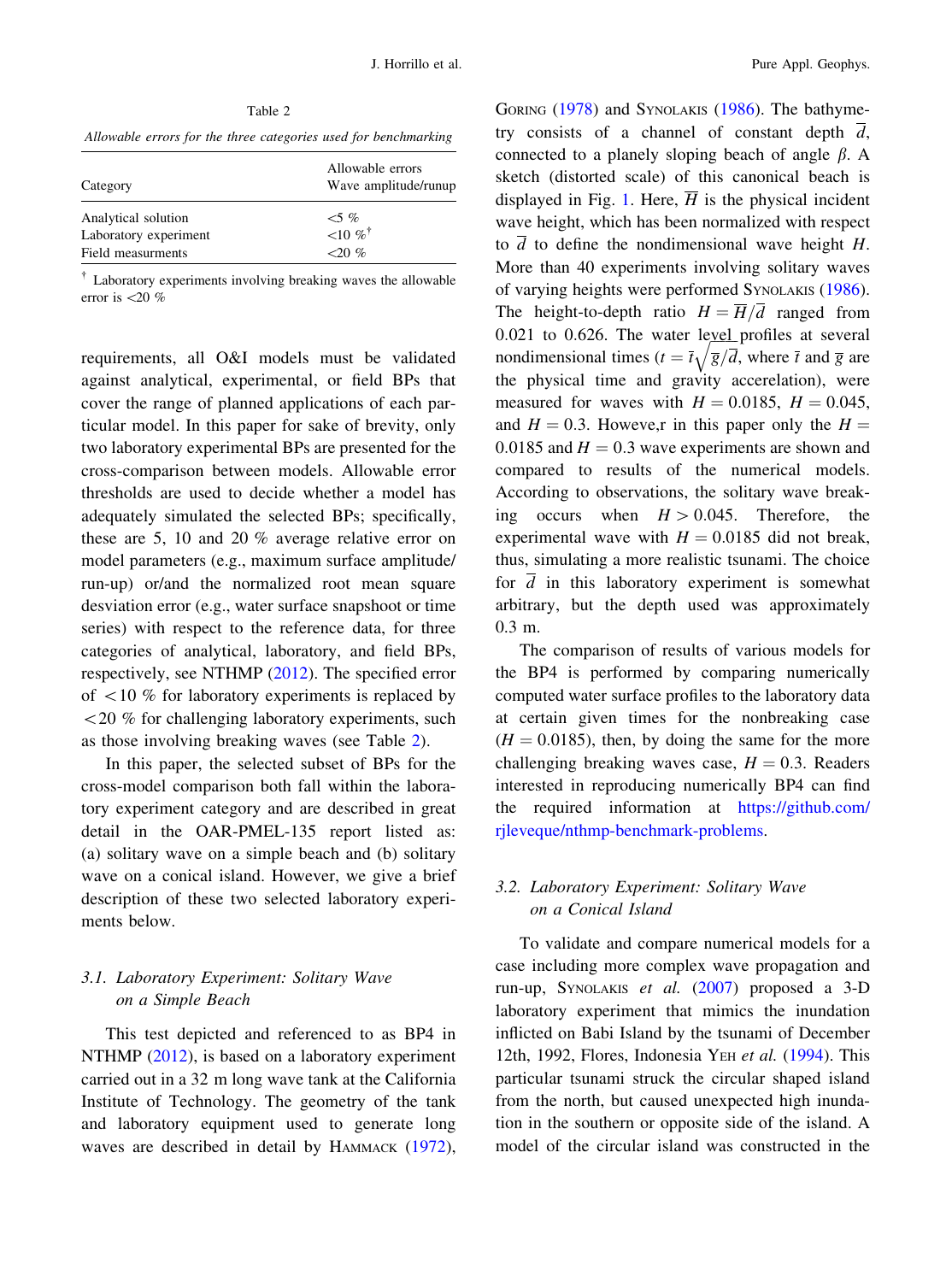<span id="page-6-0"></span>

Figure 1

Schematic of the laboratory experiment setup for BP4 and definition of parameters for the canonical bathymetry, i.e., sloping beach connected to a constant depth region



Figure 2

Schematic layout of the laboratory experiment setup for BP6 showing the basin configuration, coordinate system, and location of gauges. Solid lines represent basin walls and wavemaker surfaces. Circle along walls and dashed lines represent wave absorbing material. Note the gaps of approximately 0.38 m between each end of the wavemaker and the adjacent wall (figure courtesy of Frank Gonzalez)

large-scale wave tank of the US Army Engineer Waterways Experiment Station, Vicksburg, Mississippi (BRIGGS *et al.* [1995](#page-14-0); LIU *et al.* [1995\)](#page-15-0), to understand the cause of observed high inundation at the opposite side of the island. The lab experiment is further depicted and updated in the workshop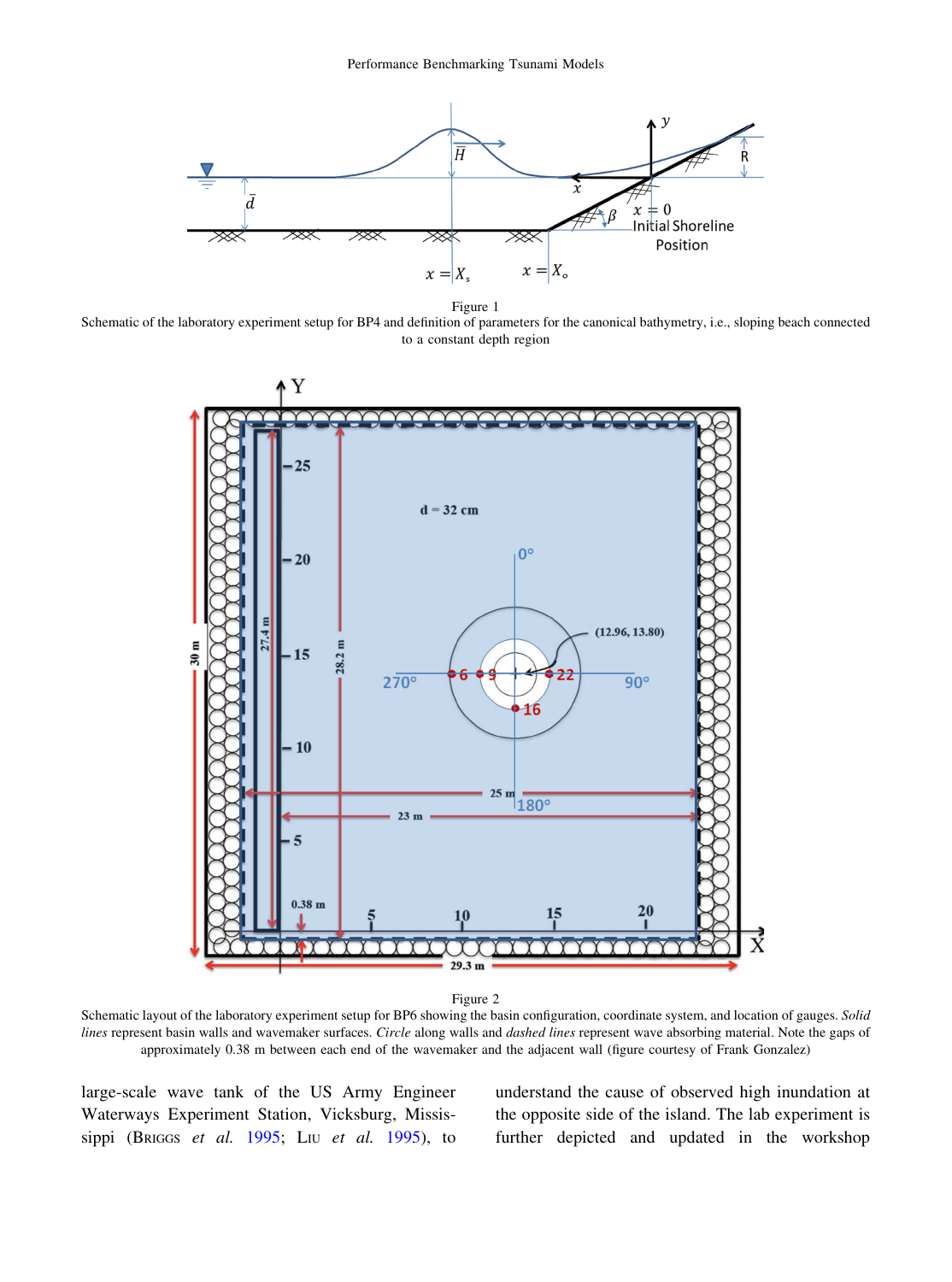proceedings NTHMP [\(2012](#page-15-0)), in which it is referred to as BP6.

Figure [2](#page-6-0) shows a sketch of the laboratory experiment setup. It should be noted that additional details of the basin configuration and physical conditions were incorporated into the numerical models to more accurately reproduce the original physical conditions of the experiments. This information was obtained directly from Dr. M. Briggs, in collaboration with Dr. F. Gonzalez. The basin had dimensions of  $29.3 \times 30$  m. A wave-absorbing material was installed around the walls of the basin, reducing its dimension to  $25 \times 28.2$  m. The waveabsorbing material was a pad of synthetic horsehair, 2 inches thick, rolled into cylinders of approximately 0:9 m diameter, characterized by a reflection coefficient that varied somewhat with wave frequency but oscillated around 12 %. The effective length of the wavemaker was 27.4 m. The differences between this more accurate wave basin setup (Fig. [2](#page-6-0)) from the previously published basin setup stem primarily from the fact that: (a) the wavemaker face extended about 2 m into the wave basin and (b) a gap of approximately 0.38 m exists in-between each end of the wavemaker and the lateral wall. The island had the shape of a truncated circular cone with diameters of 7.2 m at the toe and 2.2 m at the crest (conical island). The total vertical height of the island was approximately 0.625 m, with a horizontal to vertical slope ratio of 4:1, i.e.,  $\beta = 14^{\circ}$ . The water depth was set at 0.32 m in the basin. The interested reader is referred to [http://chl.erdc.usace.army.mil/chl.aspx?p=](http://chl.erdc.usace.army.mil/chl.aspx?p=s&a=Projects;35) [s&a=Projects;35](http://chl.erdc.usace.army.mil/chl.aspx?p=s&a=Projects;35) or [http://nctr.pmel.noaa.gov/bench](http://nctr.pmel.noaa.gov/benchmark/Laboratory/Laboratory_ConicalIsland/index.html) [mark/Laboratory/Laboratory\\_ConicalIsland/index.](http://nctr.pmel.noaa.gov/benchmark/Laboratory/Laboratory_ConicalIsland/index.html) [html](http://nctr.pmel.noaa.gov/benchmark/Laboratory/Laboratory_ConicalIsland/index.html) for more detailed descriptions of laboratory experiments and data files. The required information that is needed to reproduce numerically this BP can be found at [https://github.com/rjleveque/nthmp](https://github.com/rjleveque/nthmp-benchmark-problems)[benchmark-problems.](https://github.com/rjleveque/nthmp-benchmark-problems) One of the challenges in numerically modeling this experiment is to accurately simulate the incident wave refraction around the island (edge waves), the amplification of the incident wave at the opposite side of the island, and the run-up associated with the edge wave around the island.

It is important to mention that the above BP's results were not concealed to the modelers (open experiment results) because the difficult nature of reproducing accurately these lab experiments. Modelers were allowed to adjust efficiently their numerical model parameters (e.g., space-time resolution, friction, etc.) to ensure best matching result against the BP's results. However, modelers were blinded with respect to other modeler's results. The model comparison is intended to confirm sources or expected sources of variability among the different approaches used on the O&I tsunami numerical models.

## 4. Performance of Numerical Models

As it is indicated in SYNOLAKIS et al. ([2007\)](#page-15-0) and NTHMP ([2012\)](#page-15-0), maximum allowable error thresholds are used to decide whether a model has adequately simulated the designated BP. Specifically, for BPs in the laboratory experiment category, a 10 % or less average relative error on model parameters with respect to the reference data is suggested to be achieved. If a laboratory experiment features breaking waves, then a 20 % or less average relative error is allowed.

In the following, the performance of the eight O&I models applied as part of the workshop is illustrated through a cross-comparison for BP4, based on laboratory experiments for a solitary wave running up a 1:19.85 plane beach (so-called ''Single wave on a simple beach''). Figure [3](#page-8-0) shows five snapshots of surface elevation computed at various nondimensional times  $t = 30$  to 70 by  $\delta t = 10$  increments, versus the experimental reference data, for an initial nondimensional solitary wave of height  $H = 0.0185$ . Overall, we see a good agreement between the numerical solutions and the laboratory measurements for all selected times, corresponding to both the propagation/shoaling and run-up of the wave. It should be noted that differences among numerical solutions are smaller than differences between any of the model solutions and the laboratory data. At  $t = 50$ , which is near the maximum run-up ( $t = 55$ ), two models based on the hydrostatic-NSWEs (ALASKA and GeoClaw) predict a slightly higher run-up than the other models and the experimental data. These differences could be attributed in part to the zero friction assumption and fine spatial discretization used in their numerical solution.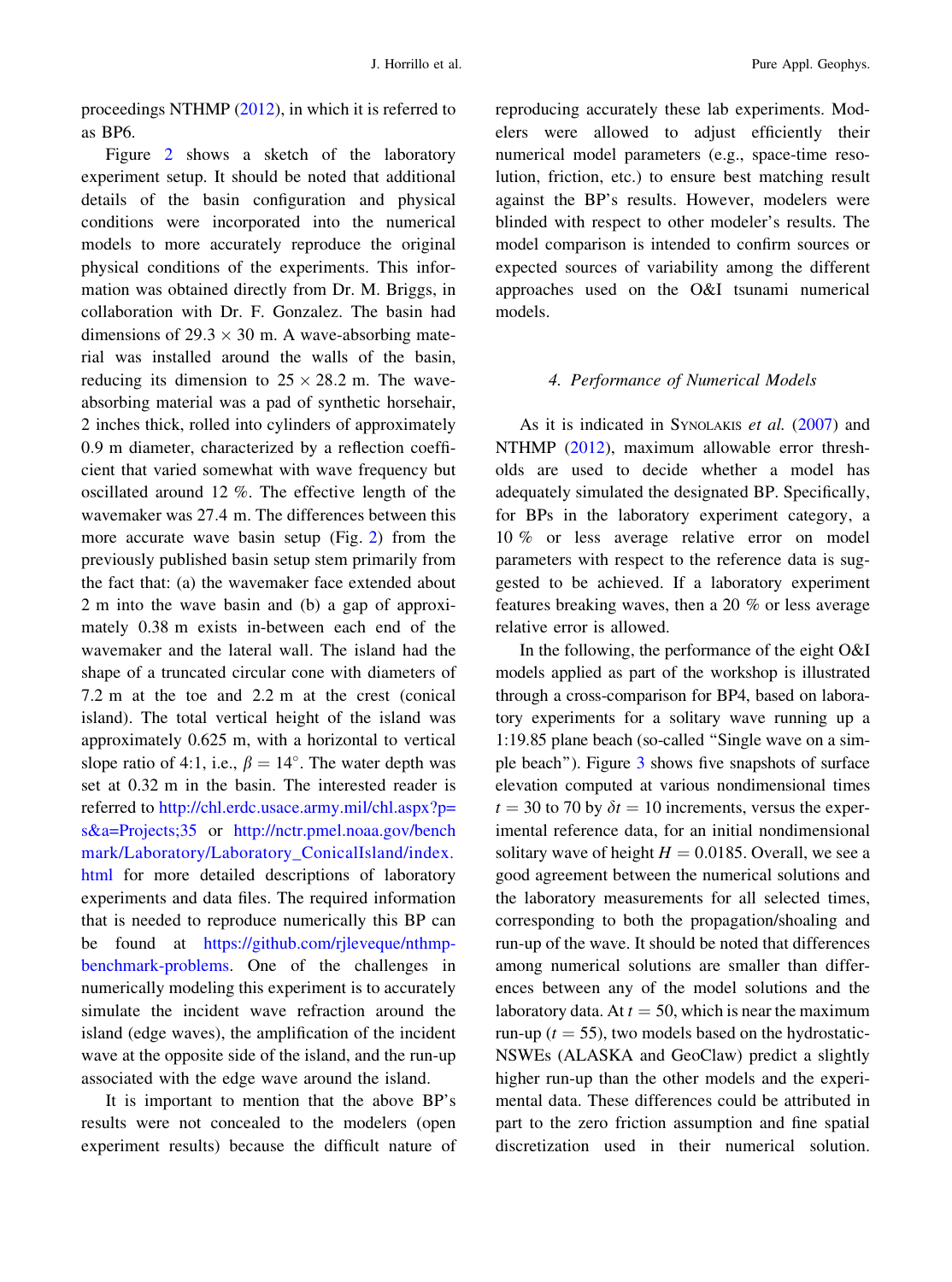<span id="page-8-0"></span>

Water surface snapshots comparison of experimental data (crosses) versus model results (colored solid lines) during run-up of a nonbreaking solitary wave ( $H = 0.0185$ ) over a 1:19.85 slope at  $t = [30, 40, 50, 60, 70]$ 

However, other models, e.g., MOST and ATFM, captured the run-up somewhat better. In the case of ATFM, the improvement is likely due to the addition of the nonhydrostatic component (dispersive terms) to account for dispersive wave propagation. Similarly, the MOST model mimics this effect without the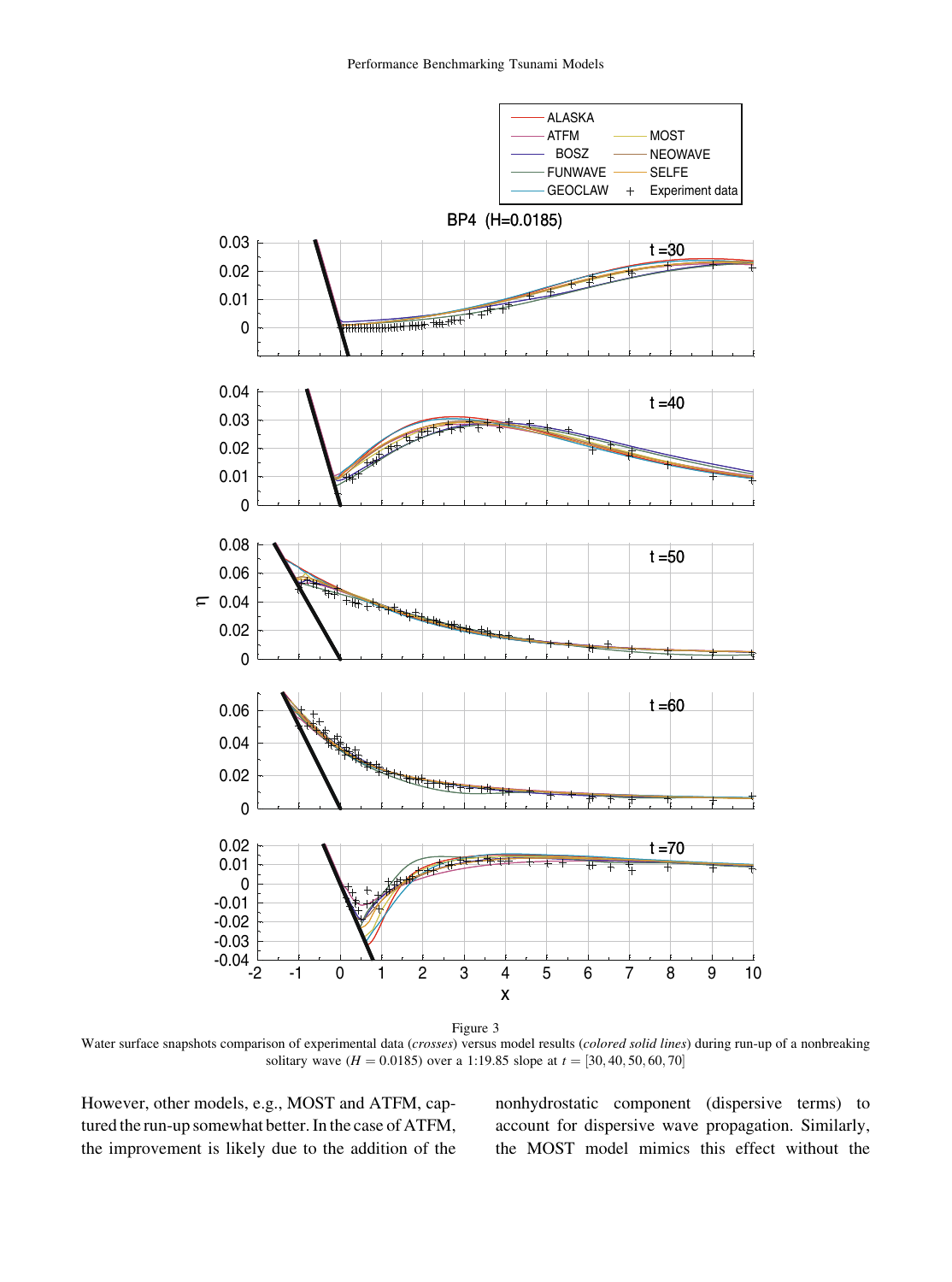explicit use of dispersive terms in the governing equations, by exploiting the numerical dispersion inherent to its finite-difference numerical scheme. It is also noticeable in Fig. [3](#page-8-0) that models that include dispersive effects produce results better at  $t = 50$  and 60 than nondispersive models. The numerical solutions vary the most at  $t = 70$ , which corresponds to the maximum rundown. There, we see that the nondispersive models (MOST, ALASKA and GEOCLAW) compute larger rundowns than the dispersive models (ATFM, BOSZ, FUNWAVE and NEOWAVE). It is important to mention that the approach of tuning numerical dispersion to match physical dispersion is most appropiately applied in the linear wave propagation regime (deep water), but it is still unclear how well the linear dispersion approximation works when the waves become nonlinear. In this particular BP, SELFE has been configured for the 2-D hydrostatic (nondispersive) mode, from its multiple possibilities, for maximum efficiency. Nevertheless, SELFE results are quite good and comparable to the dispersive models. This is due to the use of a finer unstructured grid in the horizontal dimension, close to the coastline or runup region. For maximum wave amplitude or run-up of the surface elevation computed at various nondimensional times ( $t = [30, 40, 50, 60, 70]$ ), regardless of the location, the mean models' errors range between 2 % and 10 %.

Figure [4](#page-10-0) similarly presents a cross-comparison for the BP4 case  $H = 0.30$  of the surface elevation computed at various nondimensional times  $t = 15$ and 30 by  $\delta t = 5$  increments, computed by four models, as compared to laboratory experiments. This is a very challenging case in which the wave breaks during run-up in the laboratory experiments. Only the results of models that feature the dispersive effects (e.g., explicit dispersive terms in the governing equations) are presented in the model cross-comparison (ATMF, BOSZ, FUNWAVE, and NEOWAVE). Results show that the inclusion of dispersive effects in the models' scheme allows the wave to initially steepen without breaking, between  $t = 15$  and  $t = 20$ , which results in a good match with laboratory measurements. During this time period, a slight shift of the surface elevation is noticeable on models than reproduce better the wave amplitude (NEOWAVE and ATFM). This condition is mainly attributed to the

amplitude dispersion effects, that make higher waves travel slightly faster, and probably to some extent, to the advection scheme, e.g., the VOF approach used for flow advection in the ATFM model, and the momentum-conserved advection and upwind flux approximation used in NEOWAVE. For maximum wave amplitude or run-up obtained from the surface elevation computed at various nondimensional times  $(t = [15, 20, 25, 30])$ , regardless of the location, the mean models' errors range between 5 % and 12 %. These errors have a moderate variation amongst models and are below the 20 % threshold recommended by the OAR-PMEL-135 report for laboratory experiments that feature breaking waves.

For NSWE (nondispersive) models, case  $H =$ 0:30 of BP4 becomes even more challenging (the results are not presented in this paper). The existence of strong wave breaking does prevent a good agreement of the NSWE solutions with laboratory measurements (for details on NSWE solutions see each individual model reports in NTHMP [\(2012](#page-15-0)). For instance, nondispersive models predict that the leading front of the solitary wave will steepen and become singular shortly after the initiation of the computations. The numerical singularity propagates towards the beach until it meets the shoreline where the singularity dissipates. Since the numerical dispersion can compensate for the absence of physical dispersion in nondispersive models (e.g., by adjusting the spatial discretization as the MOST model does) a better agreement with the reference data is possible. This topic is still an active area of research in NSWE models.

In BP6, experiments with different incident wave heights were conducted in the large-scale wave tank at Coastal Engineering Research Center, Vicksburg, Mississippi. The time series of surface elevation comparison and associated errors at gauges 6, 9, 16, and 22 (Fig. [2\)](#page-6-0) for a variety of incident solitary waves impinging onto a conical island are shown in Fig. [5.](#page-11-0) The case  $H = 0.181$ , which is a breaking wave, is selected from the subset of laboratory experiment to validate the models' wave height. For the run-up cross-comparison, three different wave heights or cases are selected from the laboratory experiment, i.e., cases  $H = 0.045$ ,  $H = 0.096$  and  $H = 0.181$ . The snapshot times have been selected to avoid the first reflection of the incident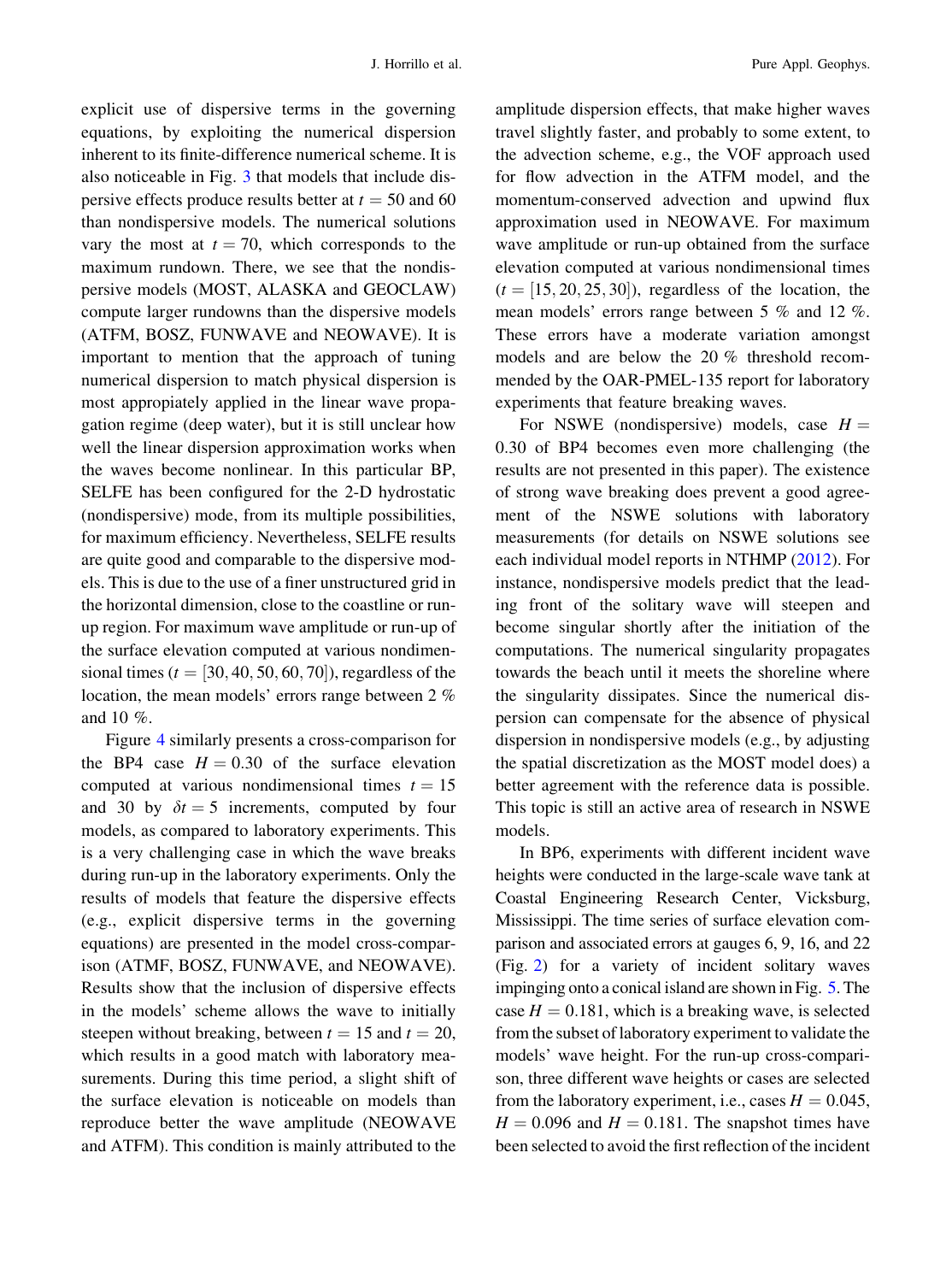<span id="page-10-0"></span>

Water surface snapshots comparison of experimental data (crosses) versus model results (colored solid lines) during run-up of a breaking solitary wave  $(H = 0.30)$  over a 1:19.85 slope at  $t = [15, 20, 25, 30]$ 

wave. For all hydrostatic NSWE models, such as ALASKA, GEOCLAW, and MOST, the simulated waves are seen to steepen faster than in laboratory experiments. This is a well-known effect of the shallow water approximation, where the lack of dispersive terms yields so-called ''shallow water steepening'' of waves. Again, visual examination of the models'

results reveals that the dispersive models, such as ATFM, BOSZ, FUNWAVE, NEOWAVE, and SELFE, capture the water level dynamics slightly better than the nondispersive models. However, while dispersive models based on the Boussinesq-type or nonhydrostatic approximations feature the dispersive effects, there is no appreciable improvement over the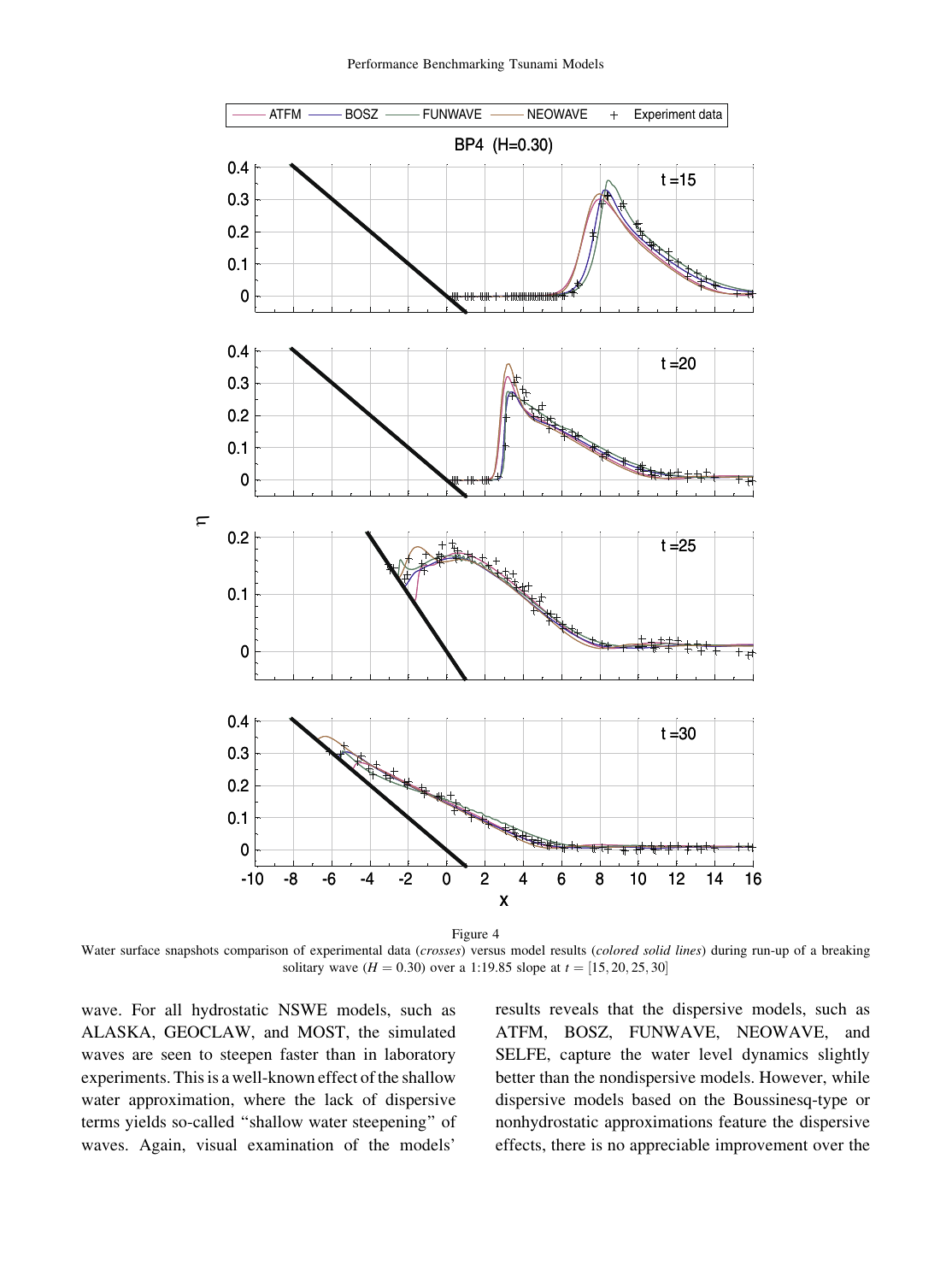<span id="page-11-0"></span>

Figure 5

Water surface time series comparison between experimental data (crosses) versus model results (colored solid lines) of a solitary wave of  $H = 0.30$  at gauges shown in Fig. [2](#page-6-0)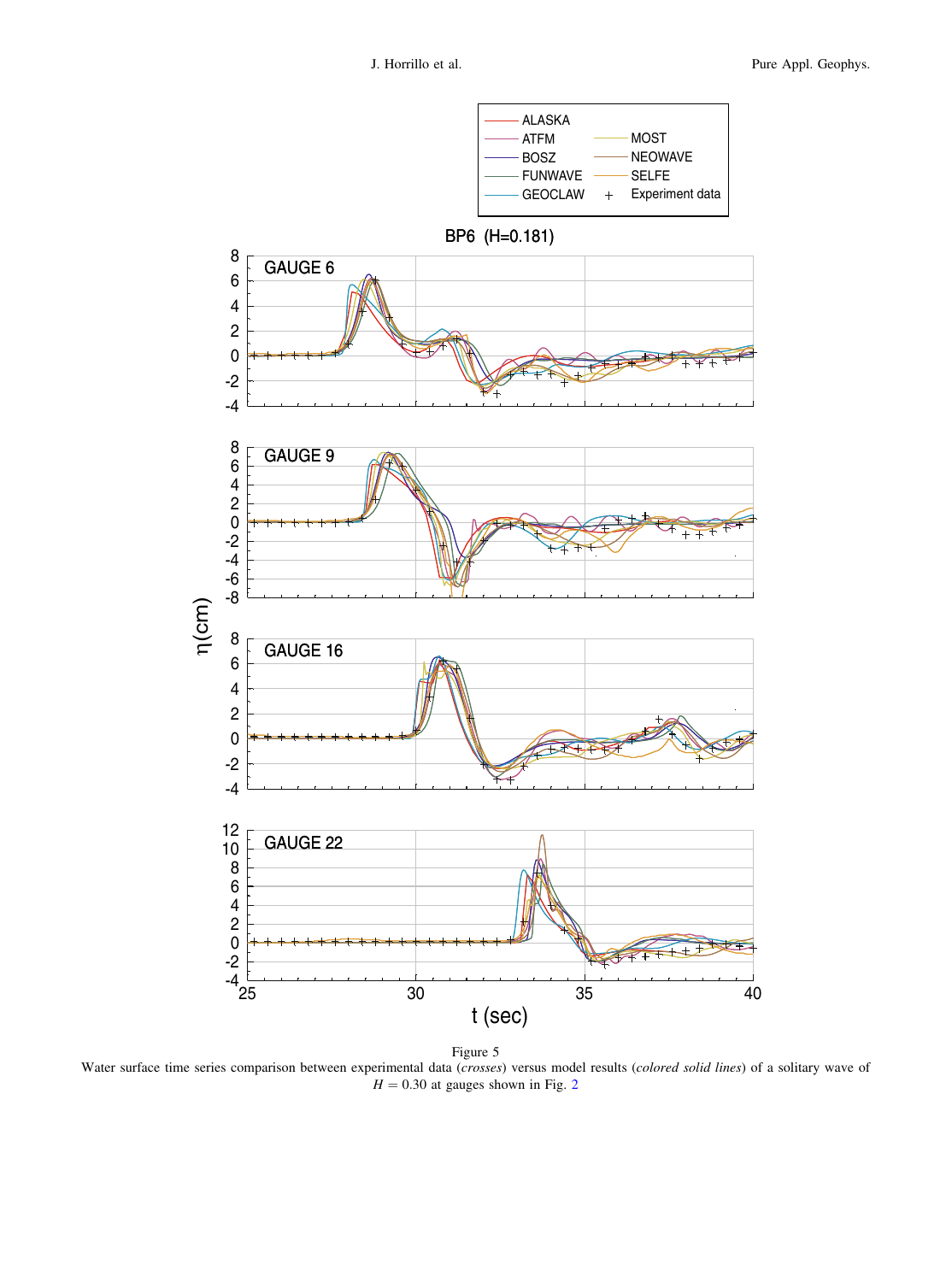<span id="page-12-0"></span>

Figure 6 Run-up comparison around a conical island between experimental data (crosses) versus model results (colored solid lines) for  $H = [0.045, 0.096, 0.181]$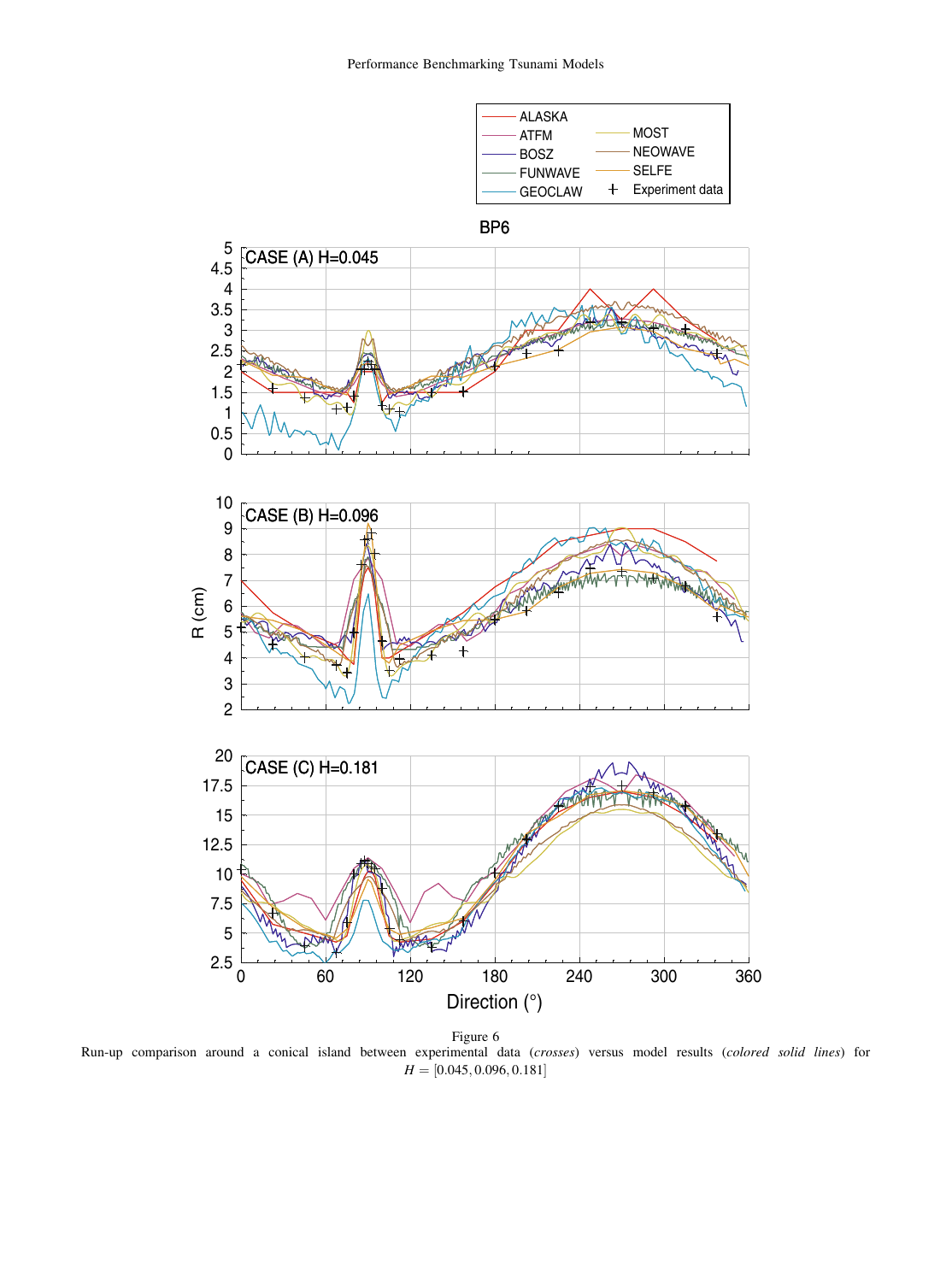hydrostatic NSWE models in matching this particular set of laboratory observations. For maximum wave amplitude at gauges, regardless of the location the maxima occurred, the mean model errors range between 6 % and 12 %. These model errors have a moderate variation, and there is a clear trend that dispersive models perform slightly better. All model errors for BP6 case  $H = 0.181$  are below the 20 % threshold recommended in OAR-PMEL-135.

One of the challenges in modeling the observed wave is the application of appropriate boundary conditions and the generation of waves in the numerical models. Although various techniques were employed to address these challenges, all computed solutions matched well the observed water level dynamics at the given locations or gauges.

Figure [6](#page-12-0) shows the modeled maximum run-up distribution versus laboratory experiments, around the conical island, for all three wave height cases  $(H = [0.045, 0.096, 0.181])$ . Here again it is observed that, in general, dispersive models reproduce the maximum run-up slightly better. The noticeable small asymmetry that is seen in the model run-up results is believed to be due to misalignment between the adopted grid for the basin and the axis of the conical island. The models' runup mean relative errors, range between 3 % and 10 %. As they do not differ by more than 10 % from the laboratory measurements, maximum run-up values predicted by all models are considered to be fairly good.

## 5. Conclusions

Results of the systematic model validation and cross-comparison exposed some of the limitations and clearly identified key attributes of the operational and inundation-based (O&I) tsunami models. The analysis of validation results for each model, regardless of the selected BPs, and the model crosscomparison, show that all the presented models are deemed adequate for predicting the propagation and run-up of tsunami waves in the geophysical conditions covered by the applicable BPs (category of experiment). Hence, these models are also deemed acceptable for the ongoing inundation mapping activity under NTHMP.

More specifically, in BP4, for case  $H = 0.0185$ , the maximum wave amplitude model errors were below 10 % (ranging between 2 % and 10 %). For  $H = 0.30$ , the breaking wave case, the maximum wave amplitude model errors ranged between 5 % and 12 %. This is below the accepted standard error for laboratory experiments BPs featuring breaking waves (20 %). Results show that the inclusion of wave dispersion effects in the numerical models (as compared to the NSWEs models) allows the wave to initially steepen without breaking at an early stage of wave shoaling (between  $t = 15$  and 20), yielding results in a good agreement with laboratory measurements.

In BP6, for the case  $H = 0.181$ , a breaking wave, a clear trend was observed showing that dispersive models perform slightly better than nondispersive models. Model errors are kept below the 20 % threshold recommended in OAR-PMEL-135.

Results presented in this paper represent an important step in attaining consistency in tsunami inundation modeling among federal agencies, states, and communities. As it is recognized by the tsunami research community, the validation of numerical models is a continuous process. Even proven numerical models must be subjected to additional testing as new knowledge/methods or better data are obtained. New BPs must, thus, continuously be defined to address new tsunami source characteristics or complex coastal impact. In light of this, all O&I tsunami numerical models should regularly be tested against an evolving set of relevant BPs, for continuous validation and verification. While most of the OAR-PMEL-135 BPs had been developed for validating and verifying model simulations for coseismic tsunami sources, few had been developed for landslide sources. Tsunami modelers in general agree that some new and perhaps more relevant BPs, particularly for the latter sources (landslide), should be proposed. Additionally, some of the models, which are based on Boussinesq, nonhydrostatic, or NS equations featured more extended physics than analytic BPs in the original OAR-PMEL-135 set, which were based on SWE or NSWE and, thus, do not feature dispersion; hence, the comparison of model results with such solutions (analytical) should be made with this caveat in mind.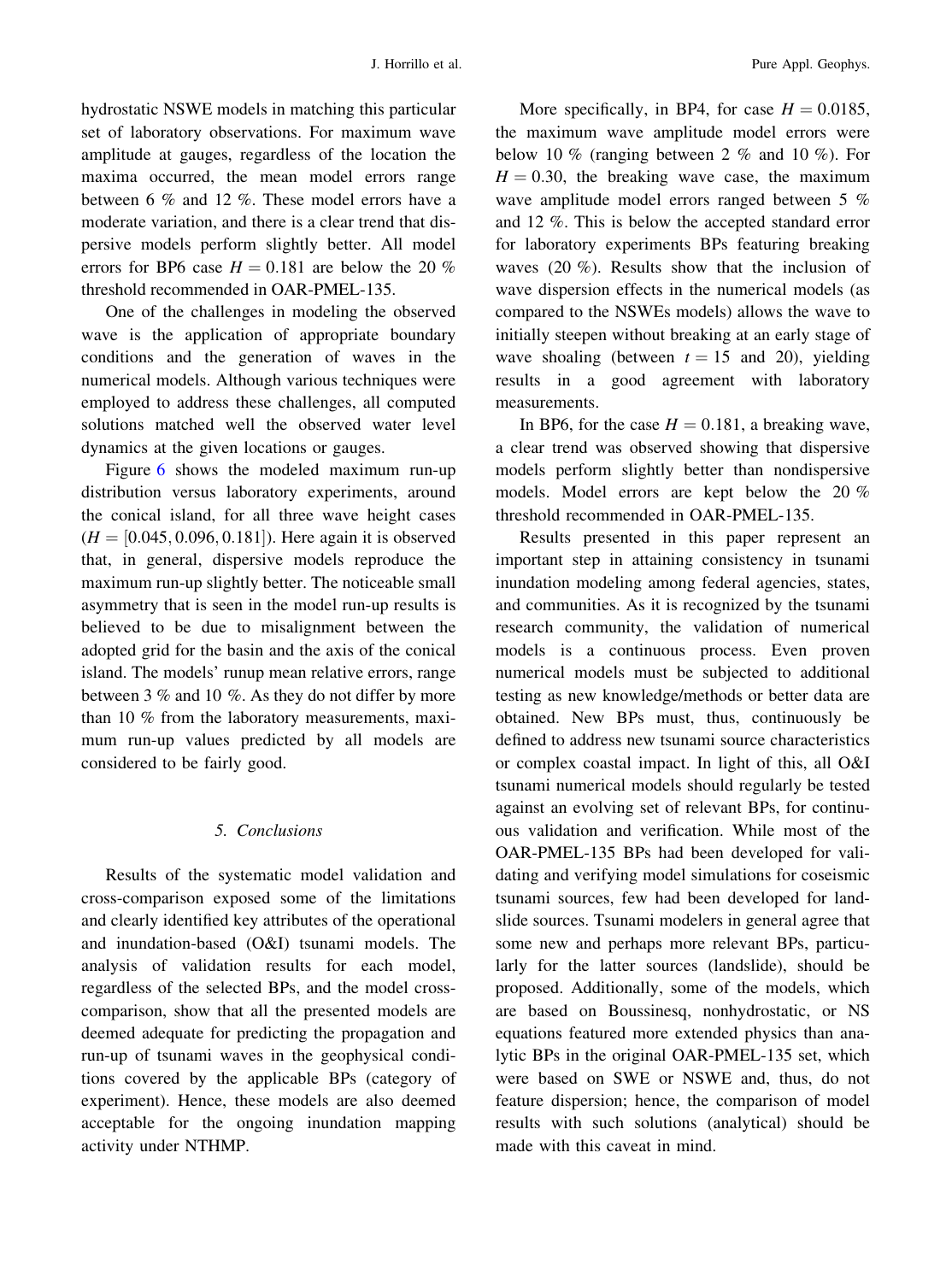#### Acknowledgments

<span id="page-14-0"></span>The authors wish to thank the NTHMP and the National Oceanic and Atmospheric Administration (NOAA) for providing funding for the activities associated with this work at the Texas A&M at Galveston workshop. We acknowledge the individual contributions of the workshop participants (see list below); this paper reflects a minuscule part of substantial work incurred by the participants to validate the models. This paper has greatly benefited from the research sponsored by the Cooperative Institute For Alaska Research (CI-FAR), NOAA, under cooperative agreement NA08OAR4320751 with the University of Alaska. Additionally, we thank all reviewers that provided invaluable discussion and suggestions. Workshop participants and contributors are: Stéphane Abadie, Frank González, Bill Knight, Fengyan Shi, Elena Tolkova, Yoshiki Yamazaki, Loren Pahlke, Amanda Wood, Gyeong-Bo Kim, Marie Eble and Rick Wilson.

### **REFERENCES**

- ABADIE, S. D., HARRIS, J. C., GRILLI, S. T., and FABRE, R. (2012). ''Numerical modeling of tsunami waves generated by the flank collapse of the Cumbre Vieja Volcano (La Palma, Canary Islands) : Tsunami source and near field effects''. J. Geophys. Res., 117, C05030.
- ABADIE, S. D., MORICHON, S. D., GRILLI, S., and GLOCKNER, S. (2010). ''Numerical simulation of waves generated by landslides using a multiple-fluid Navier–Stokes model''. Coastal Engineering, 57(9), 779–794.
- ARAKAWA, A. and LAMB, V. (1977). ''Computational design of the basic dynamical processes of the UCLA general circulation model''. Methods in Computational Physics, 17 Academic Press, 174–267.
- BERGER, M. J. and LEVEQUE, R. J. (1998). "Adaptive mesh refinement using wave-propagation algorithms for hyperbolic systems''. SIAM J. Numer. Anal., 35, 2298–2316.
- BRIGGS, M. J., SYNOLAKIS, C. E., HARKINS, G. S., and GREEN, D. (1995). ''Laboratory experiments of tsunami runup on a circular island''. Pure Appl. Geophys., 144, 569–593.
- BURWELL D, TOLKOVA E, CHAWLA A. (2007). "Diffusion and dispersion characterization of a numerical tsunami model''. Ocean Modelling, 19(1–2), 10–30.
- DUNBAR, P. K. and WEAVER, C. S. (2008). ''U.S. states and territories national tsunami hazard assessment: Historic record and sources for waves''. Report No. Report to National Tsunami Hazard Mitigation Program, NGDC, USGS.
- FISCHER, G. (1959). "Ein numerisches verfahren zur errechnung von windstau und gezeiten in randmeeren''. Tellus, 11, 60–76.
- GORING, D. G. (1978). ''Tsunamis-the propagation of long waves onto a shelf''. Report No. KH-R-38, WM. Keck Laboratory of Hydraulics and Water Resources, California Institute of Technology.
- GRILLI, S. T., DIAS, F., GUYENNE, P., FOCHESATO, C., and ENET, F. (2010). ''Progress in fully nonlinear potential flow modeling of 3D extreme ocean waves''. Advances in Numerical Simulation of Nonlinear Water Waves (Series in Advances in Coastal and Ocean Engineering, Vol. 11, ISBN: 978-981-283-649-6), Word Scientific Publishing Co., 55.
- GRILLI, S. T., HARRIS, J., SHI, F., KIRBY, J. T., BAKHSH, T. T., ES-TIBALS, E., and TEHRANIRAD, B. (2013). ''Numerical modeling of coastal tsunami dissipation and impact''. In Proc. 33rd Intl. Coastal Engng. Conf., J. Mc Kee Smith, ed., (ICCE12, Santander, Spain, July, 2012), Word Scientific Publishing Co., Pte. Ltd., 12 pps. (in press).
- GRILLI, S. T., HARRIS, J. C., TAJALIBAKHSH, T., MASTERLARK, T. L., KYRIAKOPOULOS, C., KIRBY, J. T., and SHI, F. (2012). ''Numerical simulation of the 2011 Tohoku tsunami based on a new transient FEM co-seismic source: Comparison to far- and near-field observations''. Pure and Applied Geophysics, 27 pps. doi[:10.](http://dx.doi.org/10.1007/s00024-012-0528-y) [1007/s00024-012-0528-y](http://dx.doi.org/10.1007/s00024-012-0528-y) (published online).
- HAMMACK, J. L. (1972). "Tsunamis-A model for their generation and propagation''. Report No. KH-R-28, LWM. Keck Laboratory of Hydraulics and Water Resources, California Institute of Technology.
- HANSEN, W. (1956). ''Theorie zur errechnung des wasserstands und derstromungen in randemeeren''. Tellus, 8, 287–300.
- HARLOW, F. H. and WELCH, J. E. (1965). "Numerical calculation of time-dependent viscous incompressible flow of fluid with a free surface''. The Physics of Fluids, 8, 2182–2189.
- HARRIS, J. C., GRILLI, S. T., ABADIE, S. D., and TAJALIBAKHSH, T. (2012). ''Near- and far-field tsunami hazard from the potential flank collapse of the Cumbre Vieja Volcano''. Proc. 22nd Offshore and Polar Engng. Conf., I. S. ofOffshore and P. Engng., eds., (ISOPE12, Rodos, Greece, June 17–22, 2012), 242–249.
- HIRT, C. W. and NICHOLS, B. D. (1981). "Volume of fluid method for the dynamics of free boundaries''. J. Comp. Phys., 39, 201–225.
- HORRILLO, J. J., WOOD, A. L., WILLIAMS, C., PARAMBATH, A., and KIM, G.-B. (2010). "Construction of tsunami inundation maps in the Gulf of Mexico''. Report Award Number: NA09NWS4670006, National Tsunami Hazard Mitigation Program (NTHMP), National Weather Service Program Office, NOAA.
- HORRILLO, J., A. WOOD, G.-B KIM, and A. PARAMBATH. (2013). ''A simplified 3-D Navier–Stokes numerical model for landslidetsunami: Application to the Gulf of Mexico''. J. Geophys. Res. Oceans, 118, 6934–6950, doi[:10.1002/2012JC008689](http://dx.doi.org/10.1002/2012JC008689).
- IMAMURA, F. (1996). ''Review of tsunami simulation with a finite difference method''. Long-Wave Runup Models, H. Yeh, P. Liu, and C. Synolakis, eds., Word Scientific Publishing Co., 25–42.
- IMAMURA, F., GOTO, C., OGAWA, Y., and SHUTO, N. (1995). Numerical Method of Tsunami Simulation with the Leap-Frog Scheme. IUGG/IOC Time Project Manuals (May).
- IOUALALEN, M., ASAVANANT, J., KAEWBANJAK, N., GRILLI, S. T., KIRBY, J. T., and WATTS, P. (2007). ''Modeling the 26 December 2004 Indian Ocean tsunami: Case study of impact in Thailand''. J. of Geophys. Res., 112, C07024.
- KIRBY, J. T., WEI, G., CHEN, Q., KENNEDY, A. B., and DALRYMPLE, R. A. (1998). "FUNWAVE1.0: Fully nonlinear Boussinesq wave model documentation and user's manual''. Report No. NO. CACR-98-06, University of Delaware.
- KOWALIK, Z., KNIGHT, W., LOGAN, T., and WHITMORE, P. (2005). ''Numerical modeling of the global tsunami: Indonesian tsunami